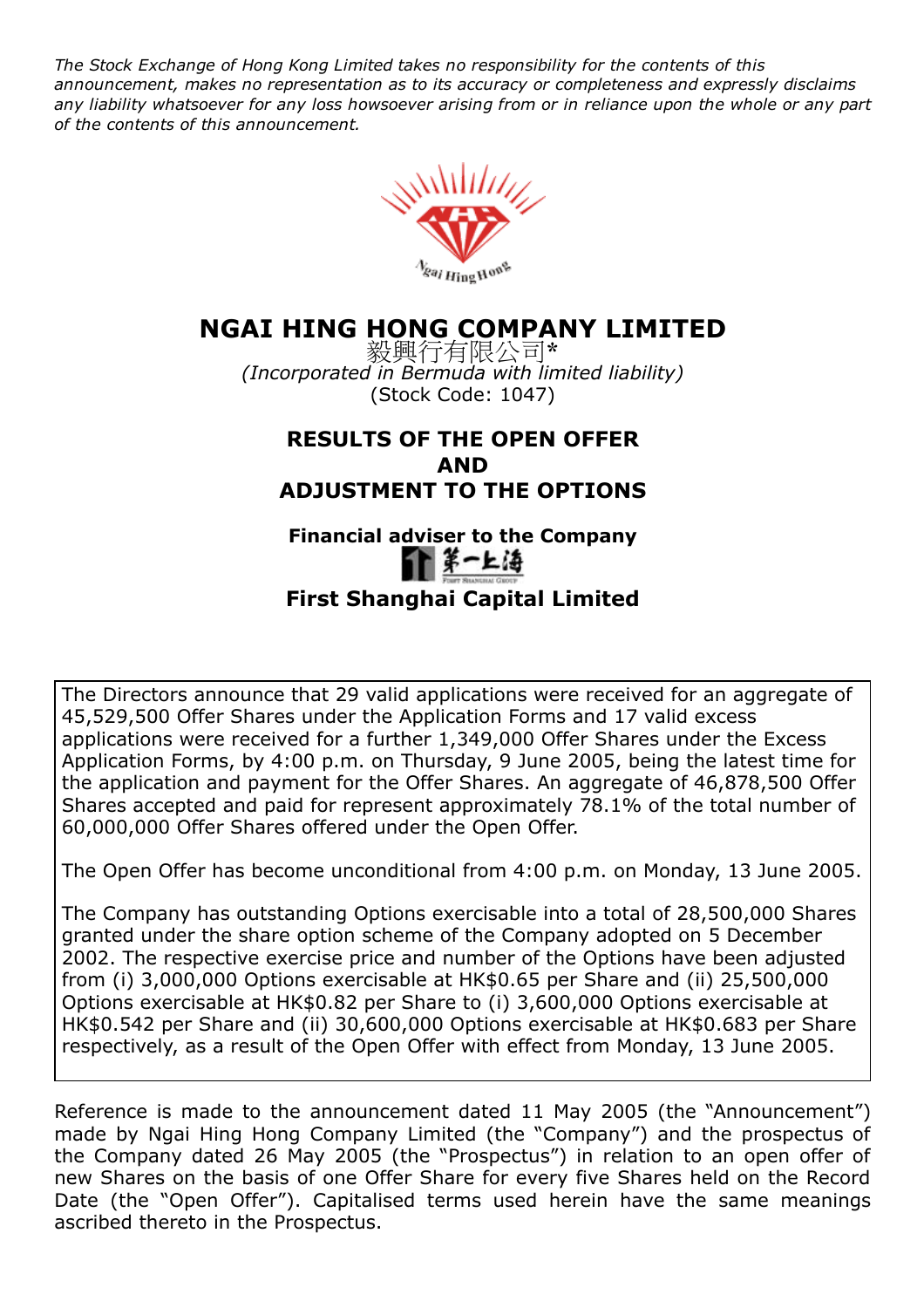#### RESULTS OF THE OPEN OFFER

By 4:00 p.m. on Thursday, 9 June 2005, being the latest time for application and payment for the Offer Shares, 29 valid applications were received for an aggregate of 45,529,500 Offer Shares under the Application Forms and 17 valid excess applications were received for a further 1,349,000 Offer Shares under the Excess Application Forms. An aggregate of 46,878,500 Offer Shares accepted and paid for represent approximately 78.1% of the total number of 60,000,000 Offer Shares offered under the Open Offer. Shareholders applying for excess Offer Shares under the Excess Application Forms have been fully allotted with the excess Offer Shares they applied for. Good Benefit Limited, the controlling Shareholder, has subscribed for the 30,600,000 Offer Shares provisionally allotted to it but did not make any excess application.

The Open Offer has become unconditional from 4:00 p.m. on Monday, 13 June 2005.

#### UNDERWRITING ARRANGEMENT

Based on the results of the Open Offer referred to above, the Open Offer was undersubscribed by 13,121,500 Offer Shares (the "Shortfall Offer Shares"). Pursuant to the Underwriting Agreement, Good Benefit Limited (also being the controlling Shareholder), has subscribed for all the Shortfall Offer Shares. The Shortfall Offer Shares represent approximately 21.9% of the Offer Shares and approximately 3.6% of the Company's enlarged issued share capital of 360,000,000 Shares immediately following completion of the Open Offer. All subscription monies for the Shortfall Offer Shares have been received by the Company as at the date of this announcement.

#### SHARE CERTIFICATES

Share certificates for the Offer Shares will be despatched on Tuesday, 14 June 2005 by ordinary post to those Qualifying Shareholders who have validly applied and paid for the Offer Shares, at their own risk, to the addresses specified in the register of members of the Company. Dealings in the Offer Shares will commence on Thursday, 16 June 2005.

#### SHAREHOLDING STRUCTURE OF THE COMPANY

The following is a summary of the shareholding structure of the Company before and immediately following completion of the Open Offer:

|                                      | <b>Shareholding before</b><br>completion of the Open<br><b>Offer</b><br>Number of Shareholding |      | <b>Shareholding</b><br>immediately<br>following completion<br>οf<br>the Open Offer<br>Number of Shareholding |      |
|--------------------------------------|------------------------------------------------------------------------------------------------|------|--------------------------------------------------------------------------------------------------------------|------|
|                                      |                                                                                                |      |                                                                                                              |      |
|                                      | <b>Shares</b>                                                                                  |      | <b>Shares</b>                                                                                                |      |
|                                      |                                                                                                | ( %) |                                                                                                              | (%)  |
| Good Benefit Limited (Note 1)        | 153,000,000                                                                                    |      | 51.0196,721,500                                                                                              | 54.6 |
| Ever Win Limited (Note 2)            | 5,000,000                                                                                      | 1.7  | 6,000,000                                                                                                    | 1.7  |
| Evergrow Company Limited (Note<br>3) | 1,735,000                                                                                      | 0.6  | 2,082,000                                                                                                    | 0.6  |
| Mr. Hui Sai Chung                    | 12,268,000                                                                                     |      | 4.1 14,721,600                                                                                               | 4.1  |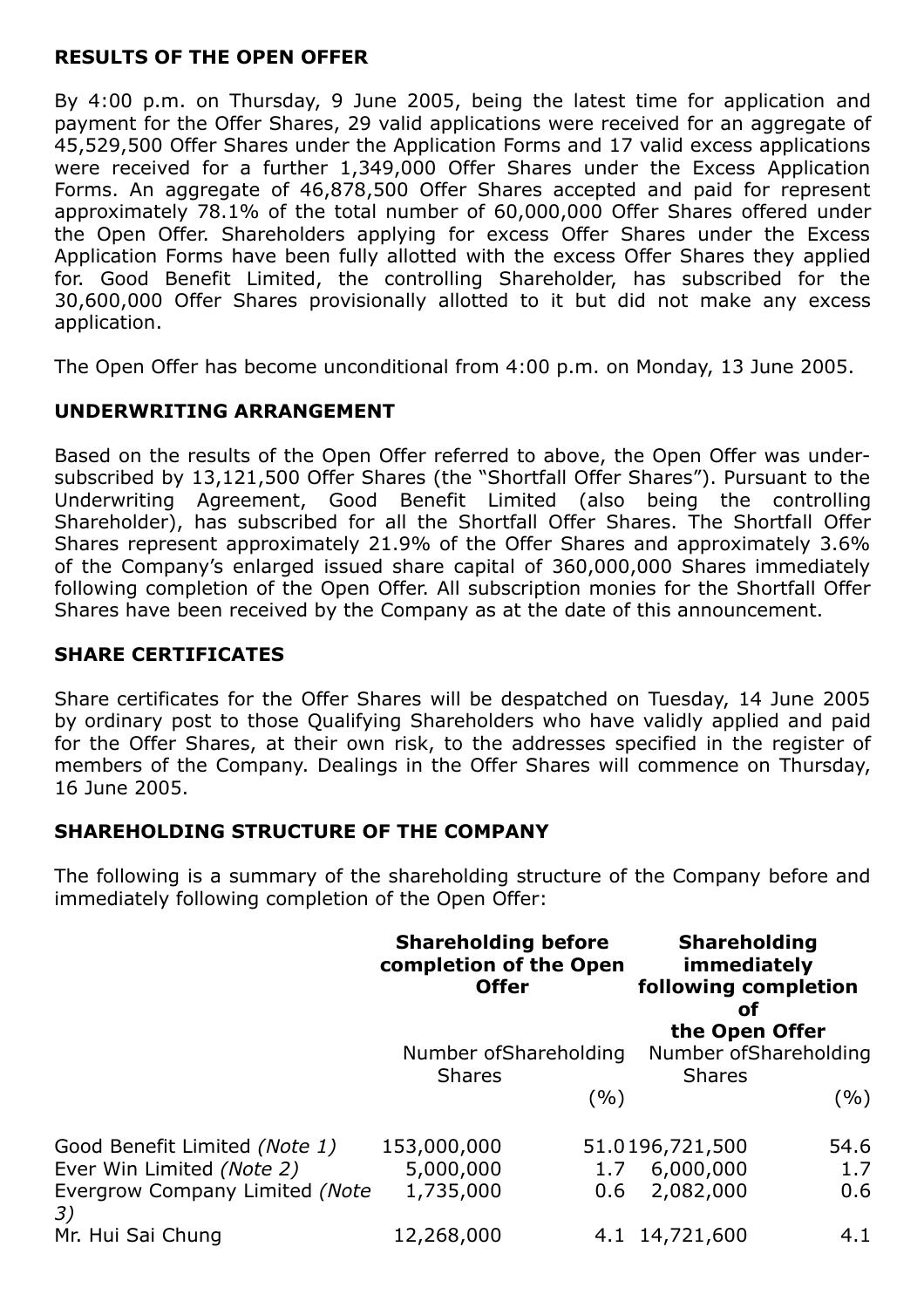| Mr. Hui Kwok Kwong | 12,702,000  | 4.2 15,242,400   | 4.2   |
|--------------------|-------------|------------------|-------|
| Madam Liu Sau Lai  | 1,102,500   | $0.4$ 1,323,000  | 0.4   |
| Public             | 114,192,500 | 38.0123,909,500  | 34.4  |
| Total              | 300,000,000 | 100.0360,000,000 | 100.0 |

Notes:

- 1. Good Benefit Limited is a company beneficially owned as to 45.1%, 45.1%, 0.8% and 9.0% by Ever Win Limited, Evergrow Company Limited, Madam Liu Sau Lai, and other shareholders who are not connected persons to the Company and are not connected with the directors, chief executive, substantial shareholders of the Company or its subsidiaries or any of their respective associates (within the meaning under Rule 1.01 of the Listing Rules) respectively.
- 2. Ever Win Limited is a company incorporated in British Virgin Islands with limited liability and is held by a trustee (as to 50,000 ordinary shares thereof) on behalf of a discretionary trust, the discretionary objects of which include Mr. Hui Sai Chung, a Director, and his family members, and by Mr. Hui Sai Chung and his spouse as to 30,834 and 5 class A non-convertible redeemable preferred shares thereof respectively.
- 3. Evergrow Company Limited is a company incorporated in British Virgin Islands with limited liability and is held by a trustee (as to 50,000 ordinary shares thereof) on behalf of a discretionary trust, the discretionary objects of which include Mr. Hui Kwok Kwong, a Director, and his family members, and by Mr. Hui Kwok Kwong as to 30,823 class A non-convertible redeemable preferred shares thereof.

## ADJUSTMENT TO THE OPTIONS

As at the date of this announcement, the Company has outstanding Options exercisable into a total of 28,500,000 Shares granted under the share option scheme of the Company adopted on 5 December 2002. 3,000,000 of these Options allow the Option Holders thereof to subscribe for Shares at an exercise price of HK\$0.65 per Share. The remaining 25,500,000 of these Options allow the Option Holders thereof to subscribe for Shares at an exercise price of HK\$0.82 per Share. The respective number of the Options and exercise price have been adjusted from (i) 3,000,000 Options exercisable at HK\$0.65 per Share and (ii) 25,500,000 Options exercisable at HK\$0.82 per Share to (i) 3,600,000 Options exercisable at HK\$0.542 per Share and (ii) 30,600,000 options exercisable at HK\$0.683 per Share respectively, as a result of the Open Offer with effect from Monday, 13 June 2005. The auditors of the Company have certified and confirmed to the Company that it is of the opinion that such adjustments are in accordance with the terms of the Company's share option scheme and satisfying the relevant requirements set out in the note to Rule 17.03(13) of the Listing Rules.

As at the date of this announcement, the executive Directors are Mr. Hui Sai Chung, Mr. Hui Kwok Kwong, Dr. Wong Chi Ying, Anthony, Mr. Lai Kam Wah, Mr. Ching Yu Lung and Madam Liu Sau Lai; and the independent non-executive Directors are Mr. Ho Wai Chi, Paul, Mr. Fong Pong Hing and Mr. Chan Dit Lung.

> By order of the Board Ngai Hing Hong Company Limited Hui Sai Chung Chairman